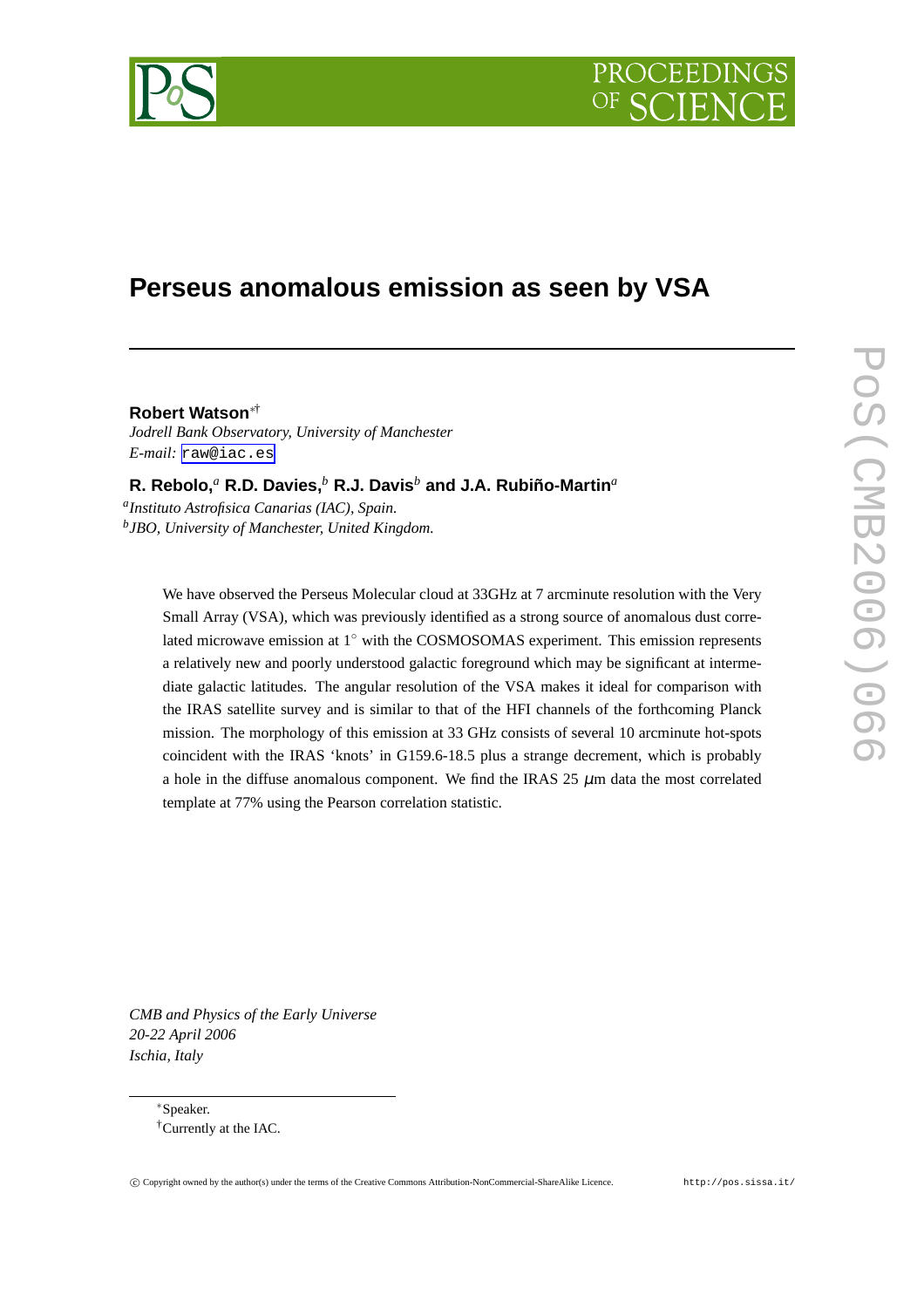### **1. Introduction**

In Watson *et al.* (2005) [\[12](#page-3-0)] we identified a bright source of correlated dust emission G159.6- 18.5 in the Perseus molecular cloud, where a strong correlation is seen between far-infrared DIRBE  $100 \mu$ m and microwave COSMOSOMAS/WMAP data, but with no corresponding radio signal which could explain it as associated free-free or synchrotron emission. Similar effects have been seen by Davies *et al.* (2005) [[3](#page-3-0)] suggesting that anomalous emission is significant at intermediate galactic latitudes. The properties of this region have been studied in detail by Andersson *et al* (2000) [[1](#page-2-0)] and Ridge *et al* [\[10](#page-3-0)]. Fitting for the flux of Perseus defines its spectral energy distribution (SED) showing a component peaking at 42 Jy at 22 GHz which can be fitted with electric dipole emission from rapidly spinning small dust grains (aka 'spinning dust' Draine and Lazarian 1998 [\[4\]](#page-3-0)). Further COSMOSOMAS observations at 11GHz have made polarisation measurements of Perseus (Battistelli *et al.* 2006 [[2](#page-3-0)]) have placed an upper limit of 3% on polarization. If anomalous emission is polarised it will become a major contaminant for future polarisation experiments. Looking for anomalous emission on smaller scales have proved to be more difficult but with some detections (Finkbeiner et al. 2002[\[8\]](#page-3-0), Finkbeiner 2004[\[9\]](#page-3-0), Casassus et al. 2004[\[5\]](#page-3-0) and Casassus et al. 2006[[6](#page-3-0)]). It has even been suggested a grain segregation model where the emission does not follow the  $100 \mu m$  distribution but more with the higher frequencies where transiently heat small dust grains are more important. (Oliveira-Costa *et al.* 2002[\[7\]](#page-3-0)). It therefore makes sense to look on smaller scales where there is known to be a signal found at lower resolution to test this hypothesis.

#### **2. The Very Small Array**

The Very Small Array is a radio interferometer designed to measure the CMB angular power spectrum, built and run by MRAO (Cambridge), JBO (Manchester) and IAC (Tenerife) and funded by PPARC. It has recently been upgraded new receivers and with larger 65x90 cm lightweight carbon-fibre antennas allowing the utilisation of the whole of the 4x3m support table area for longer baselines in 'super-extended' configuration. This produces a synthesised beam of 7 arcminutes resolution comparable to the Planck HFI channels, but at 33 GHz. Since this is also the resolution of the IRAS survey data, this makes VSA ideal to check for the correlation of regions of anomalous emission with FIR dust emission at this angular scale.

Perseus was included as part of the VSA foreground assessment program of pointed observations of dust rich fields. Due to its size  $(2x1°)$  Perseus has to be covered by a mosaic of 9 pointings of the VSA 1◦ primary beams. Each pointing has had 10-15 hours of observation and these have been processed by the normal VSA analysis software for editing and calibration. The CRAB radio source, which is 26 degrees away was used as the flux and phase calibrator.

The VSA map was produced by phase rotating all visibilities to the same phase centre in the middle of the central field and then CLEANed within AIPS. The VSA 33 GHz map is shown as contours on top of the 100  $\mu$ m IRAS map in Fig. 1a. The use of the AIPS CLEAN boxes has also shown the northern decrement to be real and not an artifact. The next section quantifies the degree of correlation between FIR and VSA.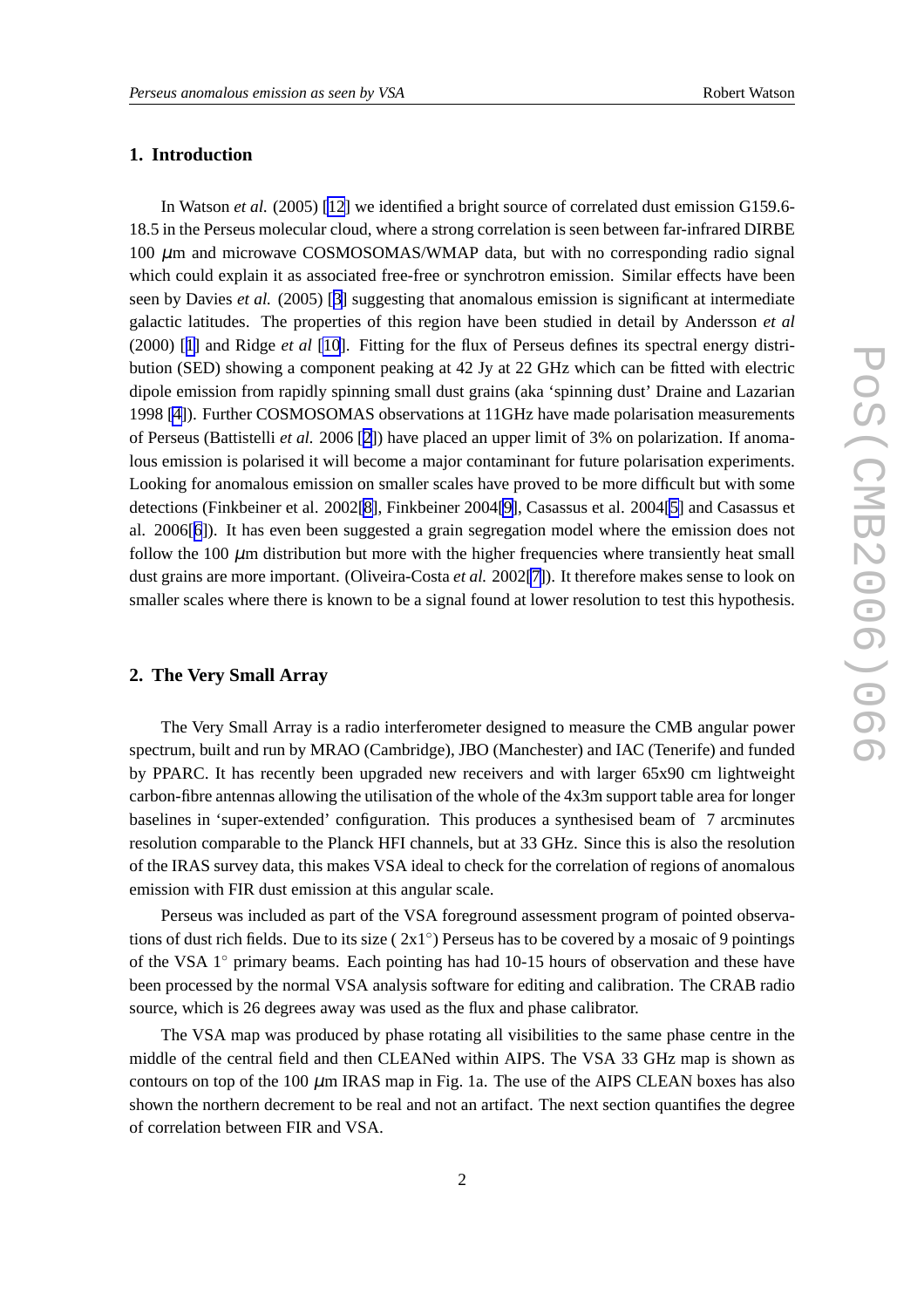#### <span id="page-2-0"></span>**3. Correlation analysis**

The objective of correlation analysis is to establish the coupling constants to various templates to help understand the emission mechanisms involved and help predict foreground contamination by extrapolation to other regions. Also the degree of correlation with a particular template helps decide the source of the emission and how well it is traced. For example anomalous emission is suspected to come from spinning very small grain (VGR) dust and therefore should correlate more with the shorter wavelength IRAS bands where the proportion of VSG to large gain dust emission is higher. This can be quantified by the Pearson correlation statistic as used by Casassus et al. (2006)[\[6\]](#page-3-0) in the dark cloud LND 1622.

Fig. 1a shows contours from a VSA CLEAN mosaic map on top of the IRAS 12  $\mu$ m map, where there is clearly a high degree of correlation apart from IC348, which is much weaker than expected. Looking at the dust temperature maps of Schnee et al. (2005) [COMPLETE project][[11\]](#page-3-0), reveal IC348 and a region inside the ring to be due to warm dust rather than the cooler dark cores to which the VSA emission seems to correspond. We therefore remove two 24 arcminute diameter areas from the FIR maps which correspond roughly to regions above 20K.

To carry out the correlation the IRAS maps have to be filtered to allow for the flux loss inherent in the interferometer response due to the sampling of the U-V plane. We do this by simulating each VSA pointing on the FIR maps allowing for the primary beam of 1 degree, Fourier transforming and sampled with the same points in the U-V plane. We apply phase rotation to a common phase point and sum the pointings to produce a dirty FIR map. The two masked regions must be applied before the Fourier transform so as not to contaminate the rest of the map. The dimensionless coupling constant is normalised relative to 33GHz and is produced by the linear correlation of the two pixels sets. At the same time the Pearson correlation statistic is produced. We have also included the MSX 8.3  $\mu$ m data to extend the wavelength range (available from NASA/IPAC Infrared Science Archive) by passing it through the AIPS task HGEOM to match the IRAS fits data. How the correlation statistic varies with frequency is shown in Fig. 1b for both the masked and unmasked cases.

#### **4. Conclusions**

Warmer cores hotter than 20K, which dominate the IRAS data are relatively weak in anomalous emission and have been masked. The masked templates achieve a high degree of correlation peaking in the 25  $\mu$ m map with 77% correlation, this may be due to molecular line contamination which the shortest wavelenght bands suffer. The same spectral response is found compared to the COSMOSOMAS emission confirming these VSA 'knots' have the same characteristics. The northern decrement may prove more interesting as it may point to the mechanism driving the anomalous emission and why its emissivity varies so much from cloud to cloud. As yet there still no viable way to generate a template for anomalous emission.

#### **References**

<sup>[1]</sup> Andersson, B-G.,Wannier, P.G., Moriarty-Schieven, G.H. and Bakker, E.J. 2000, AJ, 119, 1325